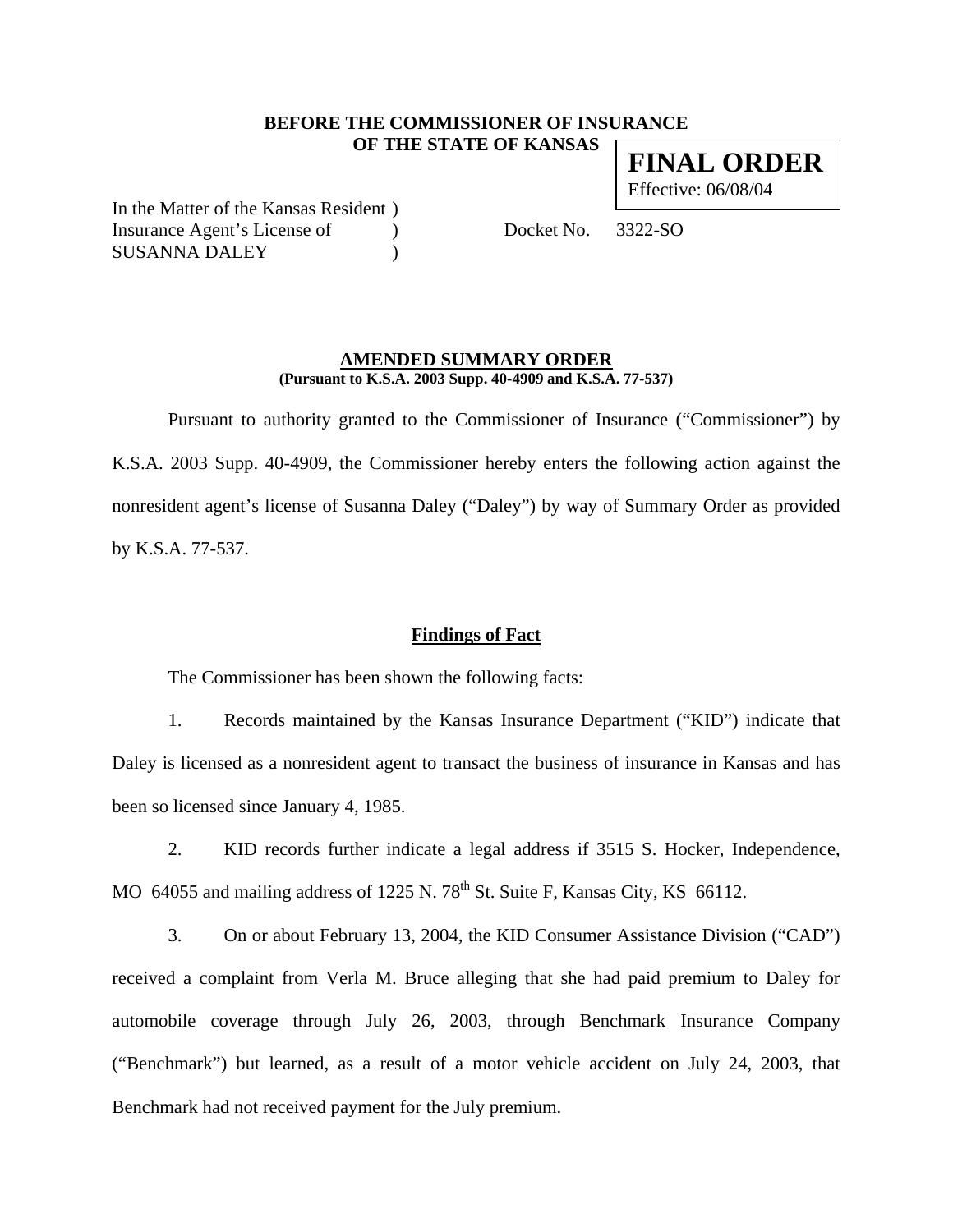4. In support of the complaint, Bruce attached a copy of cancelled check number 1074 for \$102.00, dated June 27, 2003, and a copy of the corresponding receipt from Allied/Daley Insurance Agency for check number 1074, dated June 27, 2003, for \$102.00.

5. Also attached were copies of check number 1097 for \$102.00 dated July 25, 2003, and corresponding receipt.

6. By letter of February 27, 2004, CAD transmitted a copy of the complaint to Benchmark and requested a response.

7. By letter of March 11, 2004, CAD transmitted a copy of the complaint to Allied Insurance Agency and Daley Insurance Agency and requested a response.

8. When neither Benchmark nor Daley had responded by April 1, 2004, CAD representative Daryl Richardson contacted both Daley and John Spain, Benchmark's Director of Compliance, by telephone and reminded them of the inquiry.

9. According to Richardson, Daley acknowledged receiving the letter and said she had not gotten around to sending a response.

10. Richardson reminded Daley that she would be subject to a fine for failing to respond, and she stated that she would respond.

11. Benchmark's response was transmitted to KID by facsimile on April 1, 2004.

12. Benchmark's response, by Spain, alleges that Benchmark first insured Verla M. Harris in April 2003, the policy was not renewed, and Benchmark next received an application by Harris dated July 31, 2003.

13. Date of birth and Kansas driver's license number on the application and accident report indicate that Harris and Bruce are the same person.

2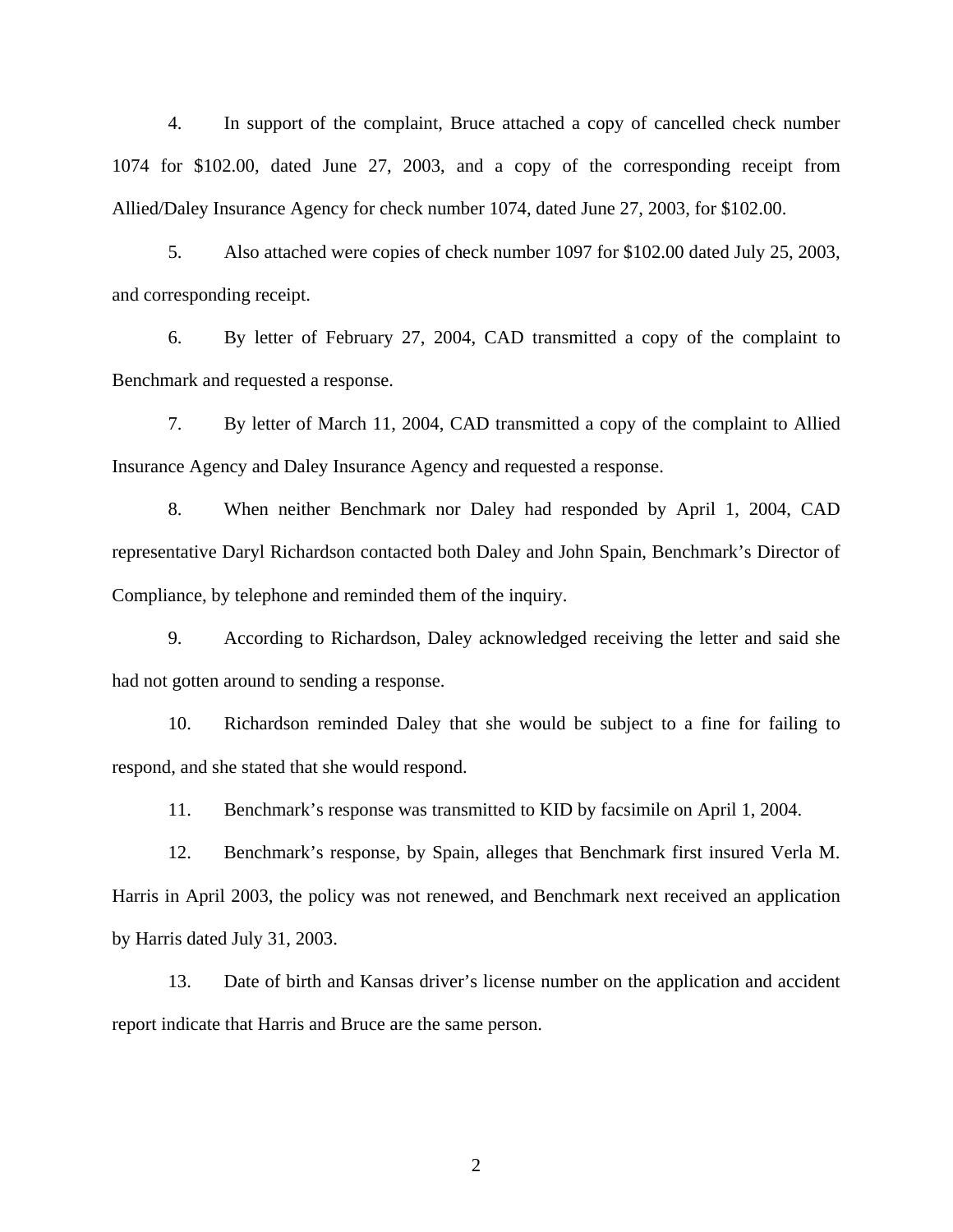14. Spain stated that the agent advised Benchmark that Bruce filled out and dated an application in June, left without signing it, and returned on July 31 and signed the application.

15. Daley is under contract with Med James, Inc., a managing general agency for Benchmark, is not appointed by Benchmark, and does not have authority to bind coverage without written authorization from Med James, Inc.

16. To date, Daley has not responded to KID's inquiry.

17. Absent evidence to the contrary, the Commissioner must find that Daley, at a minimum, accepted premium but failed to assure that the corresponding application for insurance was completed and submitted in a timely fashion.

#### **Applicable Law**

18. K.S.A. 2003 Supp. 40-4909(a) provides, in relevant part:

"The commissioner may deny, suspend, revoke or refuse renewal of any license issued under this act if the commissioner finds that the applicant or license holder has: . . . (2) Violated . . . (B) Any subpoena or order of the commissioner; . . . (8) Used any fraudulent, coercive, or dishonest practice, or demonstrated any incompetence, untrustworthiness, or financial irresponsibility in the conduct of business in this state or elsewhere . . .." K.S.A. 2003 Supp. 40-4909(a).

19. The Commissioner may revoke any license issued under the Insurance Agents Licensing Act if the Commissioner finds that the insurable interests of the public are not properly served under such license. K.S.A. 2003 Supp. 40-4909(b).

## **Conclusions of Law**

20. The Commissioner has jurisdiction over Daley as well as the subject matter of this proceeding, and such proceeding is held in the public interest.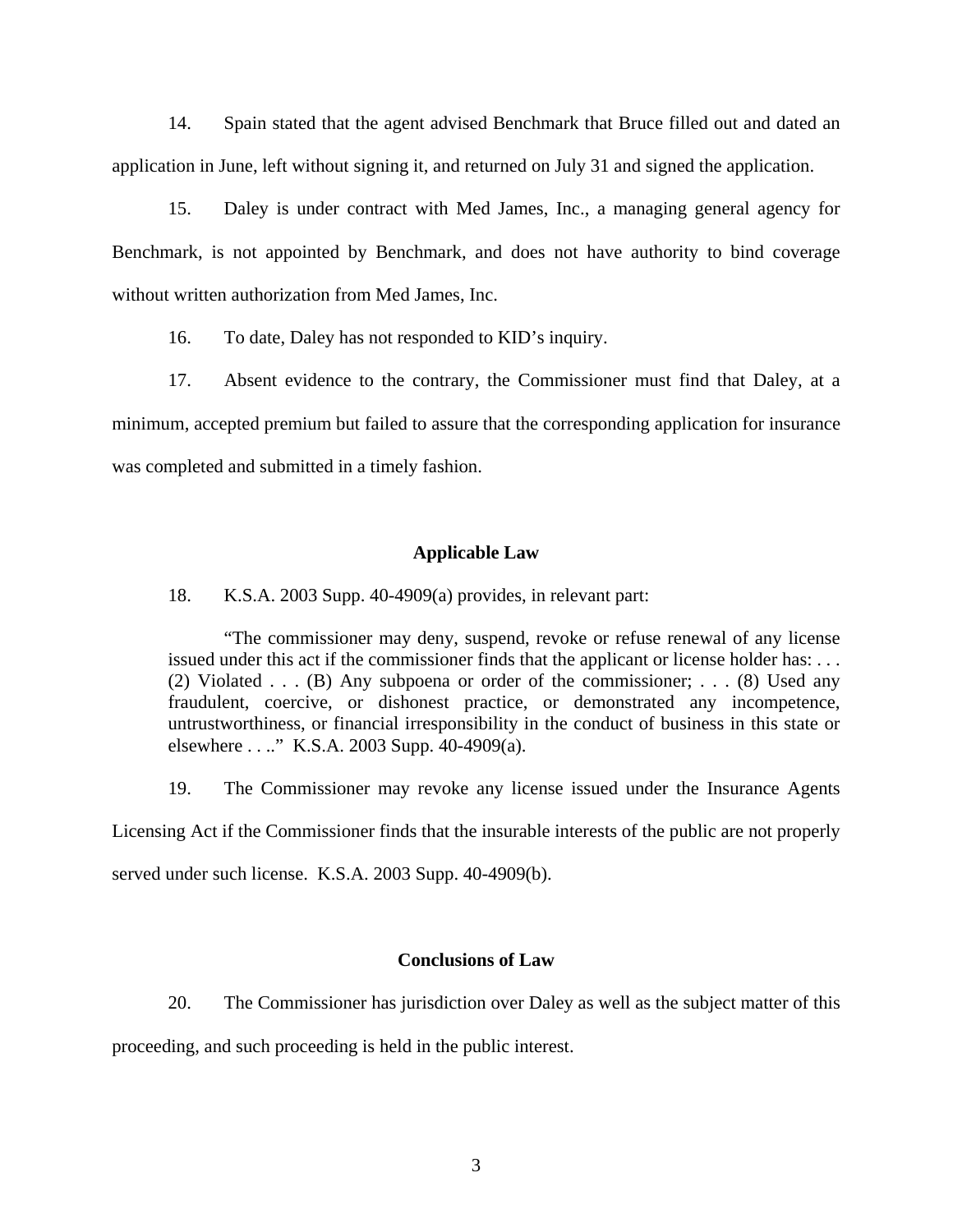21. The Commissioner finds that Daley has demonstrated incompetence, untrustworthiness, or financial irresponsibility in the conduct of business in her failure to assure timely and complete submission of a consumer's application for insurance.

22. The Commissioner also finds that Daley received but failed to respond to a proper inquiry from KID despite a follow-up telephone call from a CAD representative.

23. Therefore, the Commissioner concludes that sufficient grounds exist for action against the insurance agent's license of Susanna Daley pursuant to K.S.A. 2003 Supp. 40- 4909(a).

24. Accordingly, the Commissioner concludes that Daley should be fined pursuant to K.S.A. 40-4909(h) for her failure to respond to KID's inquiry and lack of trustworthiness in the conduct of her insurance business.

25. Based on the facts and circumstances set forth herein, it appears that the use of summary proceedings in this matter is appropriate, in accordance with the provisions set forth in K.S.A. 77-537(a), in that the use of summary proceedings does not violate any provision of the law and the protection of the public interest does not require the KID to give notice and opportunity to participate to persons other than Susanna Daley.

#### **IT IS THEREFORE ORDERED BY THE COMMISSIONER OF INSURANCE**

**THAT** Kansas nonresident agent Susanna Daley shall immediately pay an administrative penalty of \$**500** to the Kansas Insurance Department. **IT IS FURTHER ORDERED THAT,** if the penalty has not been paid by the effective date of this order, the Kansas nonresident insurance agent's license shall be **suspended** until such time as the penalty, plus an additional penalty of \$100 per full week after the effective date, is paid in full.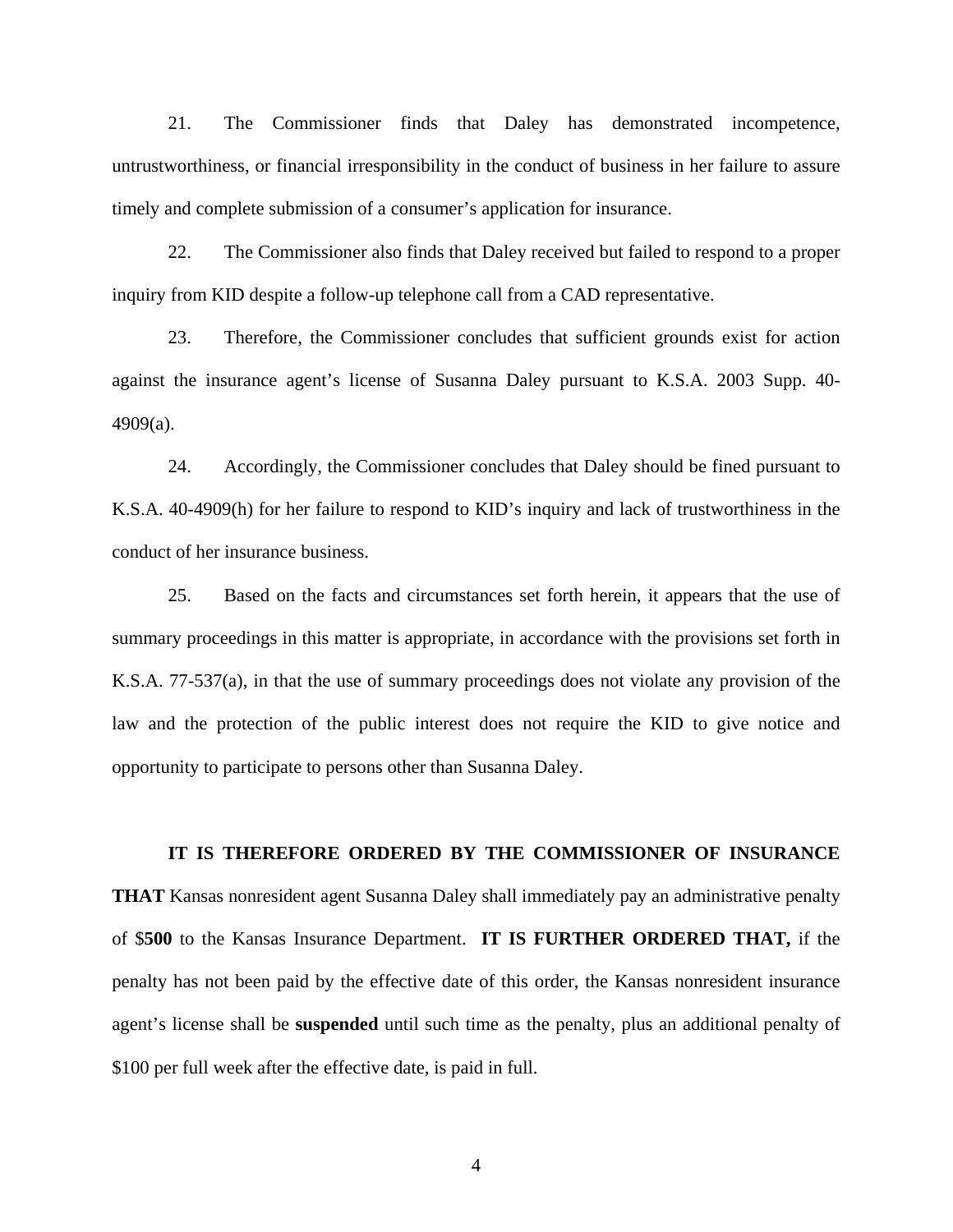# **IT IS SO ORDERED THIS \_18th\_ DAY OF MAY 2004, IN THE CITY OF**

# **TOPEKA, COUNTY OF SHAWNEE, STATE OF KANSAS.**



 \_/s/ Sandy Praeger\_\_\_\_\_\_\_\_\_\_\_\_\_\_\_\_\_\_\_\_ Sandy Praeger Commissioner of Insurance

 $\angle$ s/ John W. Campbell $\Box$ John W. Campbell General Counsel

**NOTICE: The person designated pursuant to K.S.A. 77-613(e) to receive service of a petition for judicial review on behalf of the KID is John W. Campbell, General Counsel,**  Kansas Insurance Department, 420 S.W. 9<sup>th</sup> St., Topeka, KS 66612.

# **Certificate of Service**

 The undersigned hereby certifies that she served a true and correct copy of the above and foregoing **Notice** and **Summary Order** on this 18<sup>th</sup> day of May 2004, by causing the same to be deposited in the United States Mail, first class postage prepaid, addressed to the following:

Susanna Daley 1225 N. 78<sup>th</sup> St. Suite F Kansas City, KS 66112

> $\angle$ s/ Brenda J. Clary $\angle$ Brenda J. Clary